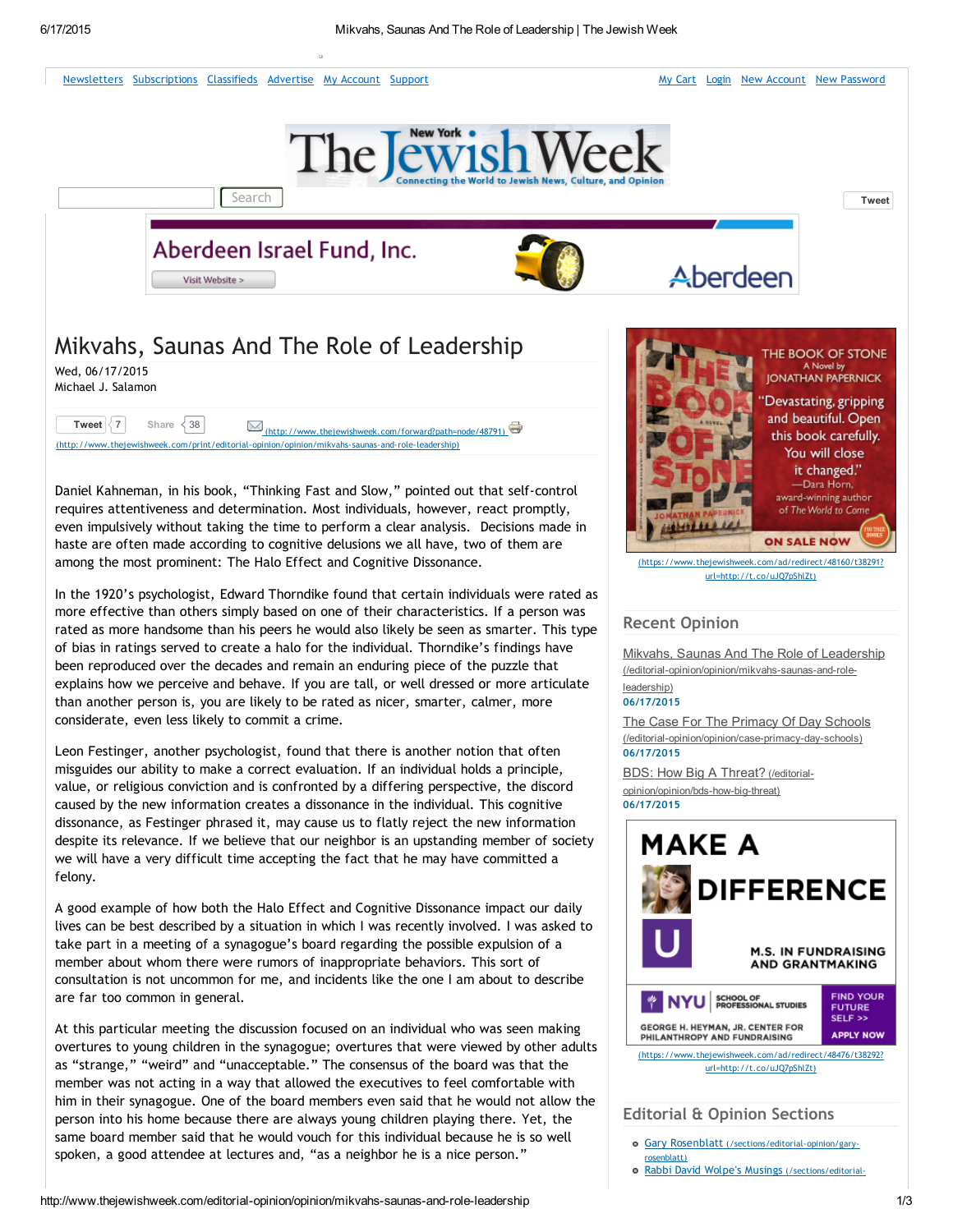#### 6/17/2015 Mikvahs, Saunas And The Role of Leadership | The Jewish Week

The board of this synagogue decided not to act, thus allowing this person of questionable integrity unfettered access to the temple, including areas that children were most likely to frequent. The Halo Effect, portraying him as a person who is a good neighbor and so forth, combined with the difficult notion that he might be a potential abuser, created cognitive dissonance that prevented this board from taking action.

It seems that we are in the midst of a series of terribly difficult situations with rabbis, memberships of their synagogues and synagogue boards. Some of the rabbinic behavioral lapses seem more evident than others. The problem with all of these transgressions, however, remains. They are dealt with in what amounts to as an impulsive fashion. In virtually all situations there are supporters of those who have transgressed the bounds of acceptable behaviors. Based on the Halo Effect and Cognitive Dissonance, that is to be expected. But the decisions made as to how to deal with possible offenders should be handled in a more judicious manner. Attempts by the Rabbinical Council of America and Yeshiva University fall short of this and are, in part, also based on Halo and Dissonance. For the sake of proper decision‐making, and the most reasonable outcome, situations should be evaluated not just by an immediate board who think they know the alleged offender but also by well‐trained objective outsiders who are not distracted by a halo or feelings of dissonance. Until this becomes protocol, messy situations will remain muddled.

*Dr. Salamon is a fellow of the American Psychological Association and author of "Abuse in the Jewish Community."*

Click here to write a letter to the editor of The Jewish Week [\(/../../contact/Letters\\_to\\_the\\_Editor\)](http://www.thejewishweek.com/contact/Letters_to_the_Editor)

# Get The Jewish Week Newsletter

enter your email: click here to subscribe

## Comment Guidelines

The Jewish Week feels comments create a valuable conversation and wants to feature your thoughts on our website. To make everyone feel welcome, we won't publish comments that are profane, irrelevant, promotional or make personal attacks.

| Add comment                                                                                                                                                                                          |
|------------------------------------------------------------------------------------------------------------------------------------------------------------------------------------------------------|
| Your name: *                                                                                                                                                                                         |
| Anonymous                                                                                                                                                                                            |
| E-mail: *                                                                                                                                                                                            |
| The content of this field is kept private and will not be shown publicly.                                                                                                                            |
| Comment: *                                                                                                                                                                                           |
|                                                                                                                                                                                                      |
| By submitting this form, you accept the Mollom privacy policy (https://mollom.com/web-service-privacy-policy).                                                                                       |
| Submit Comment<br>Preview                                                                                                                                                                            |
|                                                                                                                                                                                                      |
| Share<br>38<br>$\frac{1}{2}$<br>Tweet<br>(http://www.thejewishweek.com/forward?path=node/48791)<br>(http://www.thejewishweek.com/print/editorial-opinion/opinion/mikvahs-saunas-and-role-leadership) |
|                                                                                                                                                                                                      |

### http://www.thejewishweek.com/editorial-opinion/opinion/mikvahs-saunas-and-role-leadership 2/3

#### [opinion/musings\)](http://www.thejewishweek.com/sections/editorial-opinion/musings)

- o Letter From Israel (/sections/edit israel)
- Editorials [\(/sections/editorial‐opinion/editorial\)](http://www.thejewishweek.com/sections/editorial-opinion/editorial)
- Opinion [\(/sections/editorial‐opinion/opinion\)](http://www.thejewishweek.com/sections/editorial-opinion/opinion)
- Sabbath Week (/sections/editorial-opinion/sabbath-week)
- Jew By Voice [\(/sections/editorial‐opinion/jew‐voice\)](http://www.thejewishweek.com/sections/editorial-opinion/jew-voice)
- Letters [\(/sections/editorial‐opinion/letters\)](http://www.thejewishweek.com/sections/editorial-opinion/letters)

# Subscribe to this feed

# **Opinion**

[\(http://www.thejewishweek.com/](http://www.thejewishweek.com/rss/editorial-opinion/opinion)

rss/editorial‐opinion/opinion)